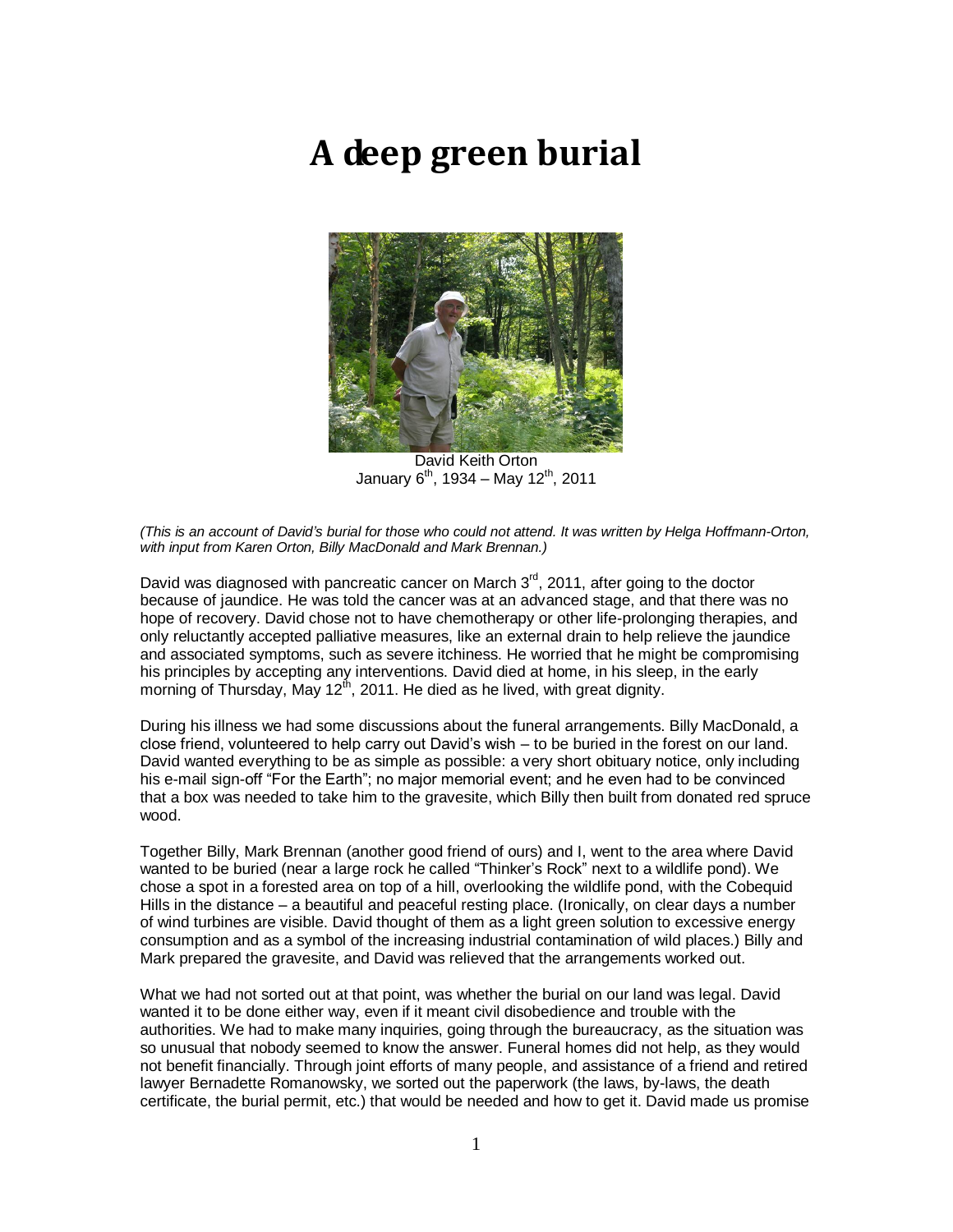that if we encountered obstacles, we should carry out civil disobedience and bury him in the chosen spot, even without official approval. We should be prepared to fight David"s fight, even after his death!

After David died on Thursday morning, Billy and Mark came to our house. We wrote up the obituary notice, trying to carry out David"s wish of simplicity, but also wanting to relay some of what David had meant for us and the Earth. We decided that, to allow family and friends the time to congregate, the funeral would be held on Sunday, May 15<sup>th</sup>.

The day of the burial was a misty, cool spring day. Over 30 people – family, friends and neighbours – gathered, all wearing rubber boots, because the path to the gravesite, some 600 metres (approx. 600 yards) from the house, was very wet and muddy.

Billy led the burial ceremony. Before we set off on the procession, he asked people not to speak and to walk in silence. David"s body was carried in the box by six people, alternating with others. We walked by the garden, where David enjoyed spending so much time. (He was always proud to be one of the first people in the area to plant his garden in the spring. We usually started eating a salad from the garden in late May.) Then we went past the pond, where we swim in the summer. (David always was the first in the spring and the last in the fall to go for a dip. It was a big relief, to have a swim to cool down on hot summer days.) There were frequent stops for rest, and to absorb the beauty of nature and listen to the bird songs. A Northern Harrier, which returns to nest every year in our marsh, and which David loved to see, soared through the sky overhead as we walked into the forest.

Physically, it was a struggle to carry David"s body to the gravesite. It was hard work, like the struggle for the Earth. Also, there was the overwhelming presence of nature, everything from the wind in the trees to the spring bird songs, and this was only apparent because of the silence. It was so much about nature awareness, or the lack of it in society, as we progressed up the hill.



At the gravesite, we formed a circle. Billy asked people if they wanted to say something about David. Many came forward and three poems were read. (See below for the text of the poems) I read "For the Warrior", a poem which David had on the door to his "office", and which he felt reflected his own sentiment about why he kept struggling. Britt Roscoe read "The Cathedral", written by forestry activist Jeremy Frith from Cape Breton, who had died a few years ago. Mark read a poem recently written by Jim Drescher for David, which David had enjoyed reading when he still felt fairly well. David Blackwell also read a beautiful Gaelic nature prayer near the end of the ceremony. David really liked this type of poetry and would have been moved by the poems and by the comments people made.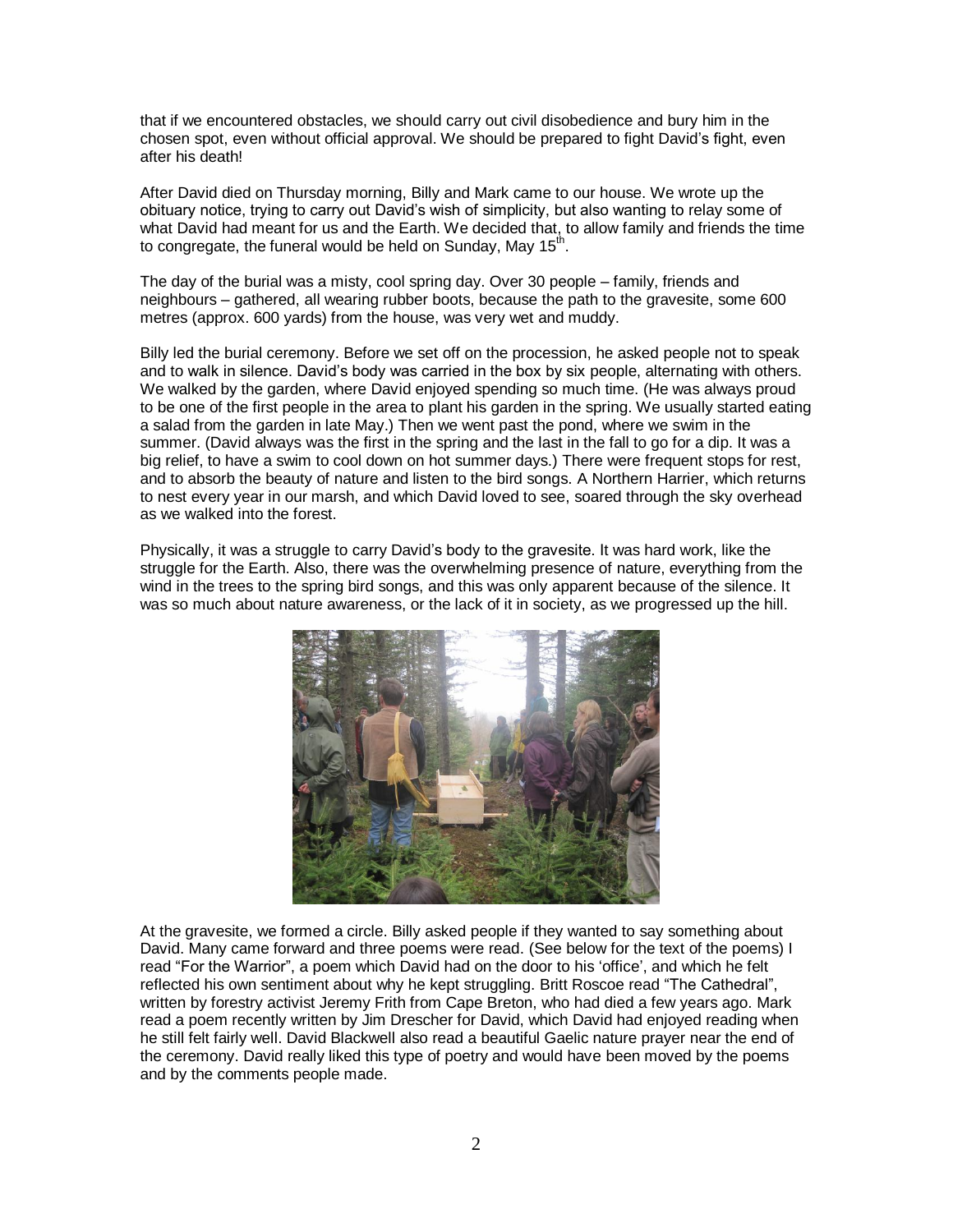People spoke about how David had helped them in their environmental struggles and in their personal evolution to deepen their relationship with nature. They said that David had always raised the bar through his own dedication. He tended to avoid small talk and had the ability to go straight to the heart of any matter in his interactions with others. A woodlot owner said that David had been far ahead of others in his thinking on forestry issues, and that, despite the fact that they initially saw his views as very radical, they now think, "Yes, he was right back then!" Hearing this would have made David very happy. People also spoke of how David had made them think uncomfortably hard and how he criticized shallow practices; and that throughout David"s life, he was not afraid to present unpopular views, even when mainstream environmentalists ostracized him. David's close friends and family spoke of how many people did not see his vulnerable side his humour, his laughter and the kindness, generosity and huge amount of love that he shared with family and friends – this was another side of David which he often did not show to the outside world.

After all who wanted to had spoken, and after a few minutes of silence, the box was lowered into the ground and people were asked to symbolically put a stone or some dirt on the box. While this was being done, Billy played his flute, while sitting on "Thinker"s Rock" next to the wildlife pond. David had always loved to hear Billy play the flute, and had asked that Billy play at his burial. Then, with the assistance of the mourners, the grave was filled in and we quietly walked back to the house.

At the house, Billy"s partner, Nova Poirier, had very generously set up lunch for the guests. Everyone spent time talking to each other about David and looking at pictures of him with his family and friends, carrying out his favourite activities – walking in the woods, kayaking, working in the garden, camping, as well as attending protests and speaking at meetings. People could also see many of the supportive e-mail messages David had received since falling ill, in a collection entitled *"Dear David… Messages to David upon learning of the cancer".* In the background, we played a compilation of music David enjoyed, including old favourites like Woody Guthrie, Phil Ochs, Paul Robeson, Bob Dylan, Buffy Saint Marie, Johnny Cash and June Carter, as well as Bruce Springsteen, the McGarrigle Sisters and Patsy Cline, and more recent additions to his music library, like Serena Ryder, Tom Morello and Eliza Gilkyson.

The burial ceremony and afternoon gathering was a heart-wrenching, sorrowful event, but I feel that David would have been very moved by it**.** As we could see from the many, many messages which David received by e-mail during his illness, or which we received after his death, David"s influence was truly worldwide, as well as in his local community. His deep green burial ceremony was a reflection of his deep green beliefs. It was a moving tribute to a man who devoted his life to fighting for the Earth and all living beings.

May 19<sup>th</sup>, 2011

#### \*\*\*\*\*\*\*\*\*\*\*\*

# **Poems read at David's funeral**

#### **For the Warriors**

You've got to want to fight, the odds are so overwhelming: they always have more money, more force, (Remember, it's force and not power they have more of) more weapons and the means to use them,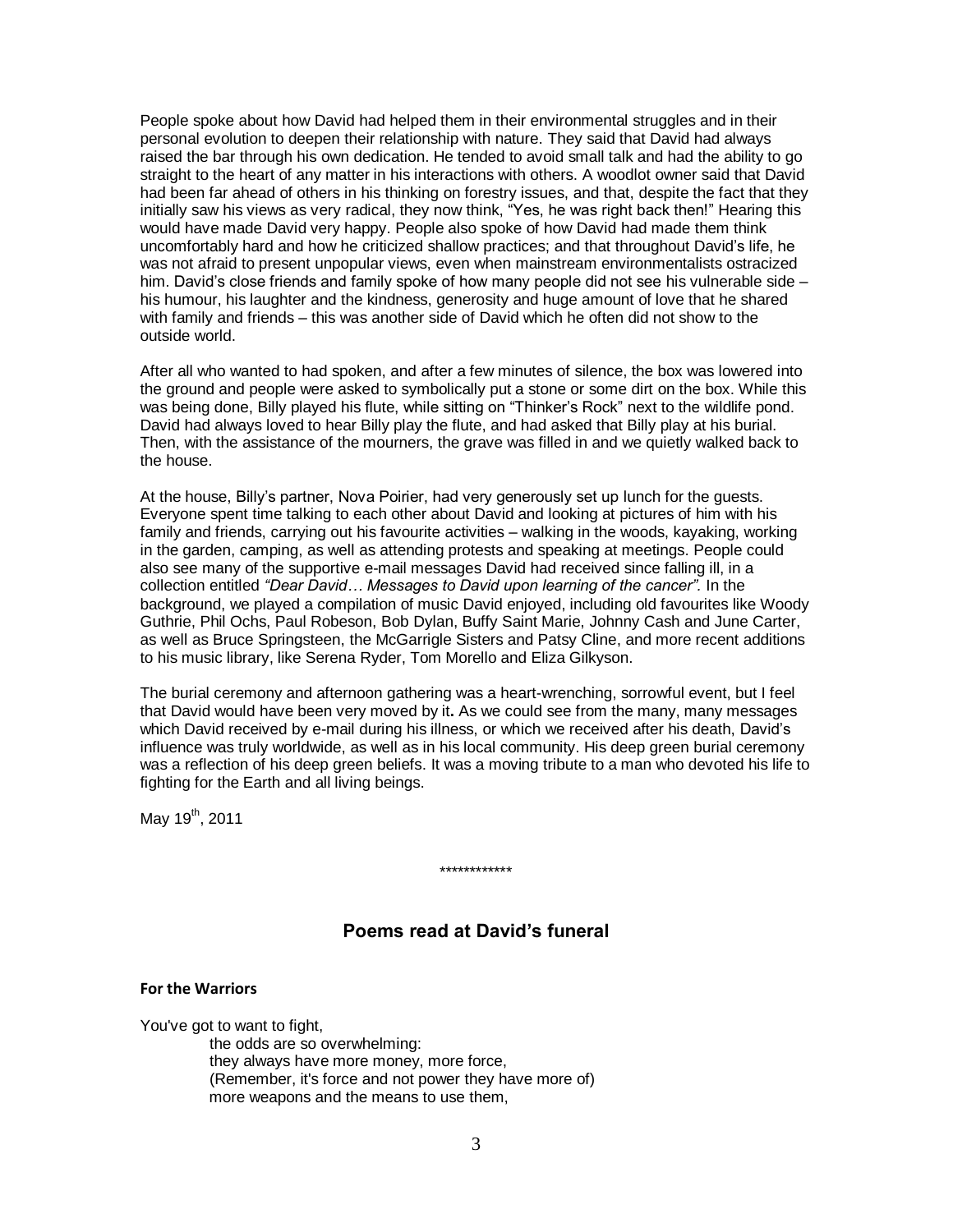more offices, typewriters, telephones, xerox machines, secretaries to diligently type and mail memos, men to deliver the charges. all the many ways of keeping us busy, distracting us from the work. The work, the work...

You've got to want to fight,

 want to do it from some place deep, deep, within, deeper than the need to take vacations, grow gardens, play with the children, deeper than anything else, from someplace deep enough where truth is what matters, where the truth of justice and freedom is the only, natural truth, as essential and unquestionable as breath, or seasons, or the rock at the center of Earth. And this truth, and its sister the love of it, makes you want to fight.

You've got to want to fight,

 facing the terrible truths of oppression, the deadly and violent acts can grind you down, bleed you slowly. If you're not careful. The knowing can be a butcher knife in the guts that slashes and twists, or it can be a bitter poison dripping in the blood like rust, or, of you're lucky, maybe it will only be tired lines around the eyes and an occasional tightening in the chest - maybe only that.

But whatever else, the knowing has got to make

 you want to fight, it's got to make you want to fight enough to know more: to know that what is worth fighting for is what lasts - grass, wind, flowing water, mountains; to know that it will endure longer than our own lives, to know that it is for what is all around and through us, through our hands and the work of our hands,

through our bodies, greater than any one of us.

Knowing that,

 knowing that makes you not fear their threats, their violence, their fear, it makes you want to fight, truthfully, honestly, as hard as you've ever done anything, because you want to,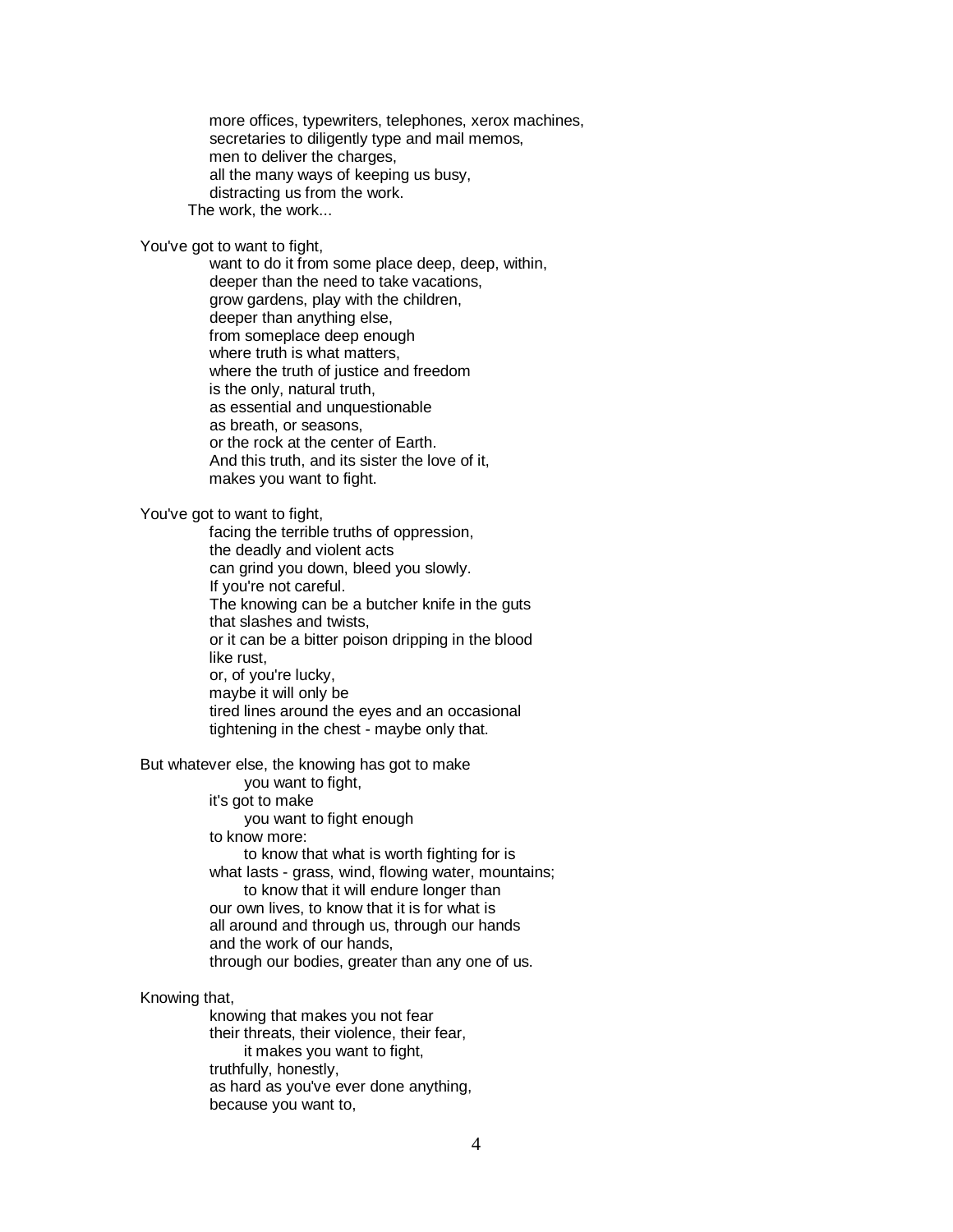you need to. Like wanting to sink into the sweet earth after a long day, like wanting to linger in the blessedness of dreams, like wanting to wake to clear dawn, like wanting to rise and work through the sun until the evening star and maybe past, first you've got to want to, you've got to want to fight.

Ellen Klaver **Boulder** Earth First! Journal, February 2<sup>nd</sup>, 1986

----------

### **My Cathedral**

My cathedral is the forest, The pews are mossy banks; There a scarlet crested parson, Drums insistently his thanks. I have no need of temples Carved in stone by hands of man, My cathedral is the forest, My heaven is the land.

My altar is a meadow Thick carpeted with grass; Its roof the vault of heaven, Each day a sacred mass. And I hear the feathered choir, Bees and crickets thrum the time, There's no hymn can take me higher And no ritual more sublime.

I care nothing for religion, Nor require a builded hall To sing paens to creation And give praises to the ALL. When I die I'll make no journey To another place above, But my bones will rot in glory, And my cells return to Love.

In my temple there's no worship To a goddess or a god; Trees are one, both male and female, There's no gender in the sod; While the symphony of seedling Brings about all living things, And the music of creation In every atom sings.

I look about in wonder As I walk those pillared aisles,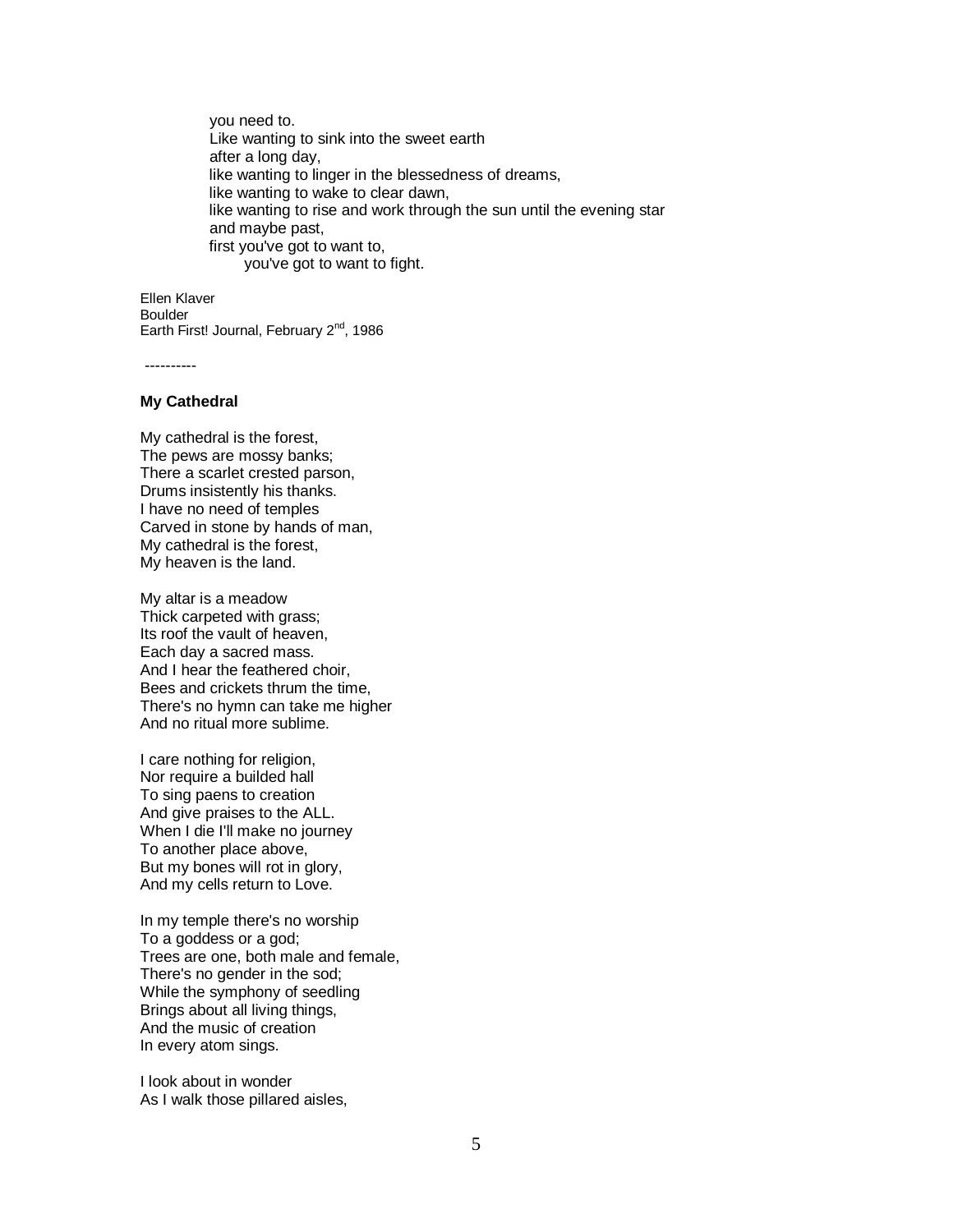At the dapple-down of sunbeams That light leaflitter tiles. I'm in awe of the mosaics, Of the plush and verdant green, And the thought of its destruction Strikes as nothing but profane.

But we're ruining the temple, Carving up its living flesh; Its walls are torn asunder In the name of corporate cash. I beg you please rebuild it, Let the forest stand up tall; It was put on earth for living, For the good of one and ALL.

Jeremy Frith

------------

### **Jim Drescher's poem for David**

Firey wrath in the face of ecological injustice, inseparable from penetrating insight. Nothing obscures a beating warm heart. Gentleness has been your most powerful weapon.

Your wrathful compassion, your tender sensitivity to friends, your vulnerable longing for a just world, all these have magnetized beneficial activity.

Your life has been worthwhile, rich and generous. Your legacy holds surprises not yet seen.

Your work is almost finished. It has been good work. You can rest now. Your comrades will carry on.

With love from Windhorse Jim

-------

## **Gaelic Prayer**

Deep peace of the running wave to you. Deep peace of the flowing air to you. Deep peace of the quiet earth to you. Deep peace of the shining stars to you. Deep peace of the infinite peace to you.

Adapted from Gaelic Runes